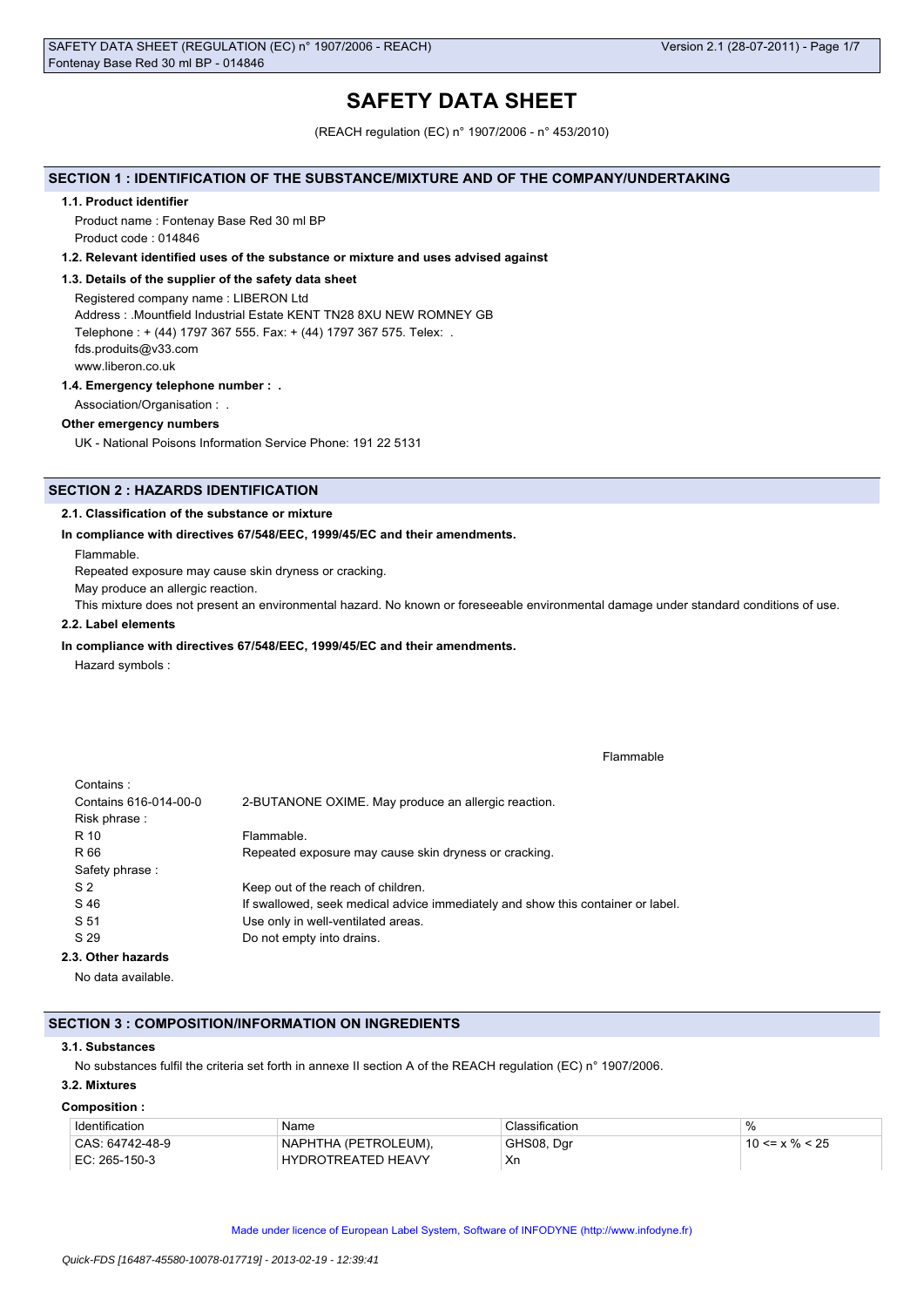| SAFETY DATA SHEET (REGULATION (EC) n° 1907/2006 - REACH)<br>Fontenay Base Red 30 ml BP - 014846 | Version 2.1 (28-07-2011) - Page 2/7 |                                              |                      |
|-------------------------------------------------------------------------------------------------|-------------------------------------|----------------------------------------------|----------------------|
|                                                                                                 |                                     | H:304<br>EUH:066<br>R: 10-65-66<br>NOTA: H P |                      |
| EC: 919-857-5                                                                                   | HYDROCARBONS, C9-C11,               | GHS07, GHS08, GHS02, Dgr                     | $10 \le x \% \le 25$ |

| EC: 919-857-5<br>REACH: 01-2119463258-33             | HYDROCARBONS, C9-C11,<br>N-ALKANES, ISOALKANES,<br>CYCLICS, <2% AROMATICS | GHS07, GHS08, GHS02, Dgr<br>Xn<br>H:226-304-336<br>EUH:066<br>R: 10-65-66-67 | $10 \le x \% \le 25$ |
|------------------------------------------------------|---------------------------------------------------------------------------|------------------------------------------------------------------------------|----------------------|
| CAS: 1317-65-3<br>EC: 215-279-6                      | CARBONATE DE CALCIUM<br><b>NATUREL</b>                                    |                                                                              | $10 \le x \% \le 25$ |
| CAS: 64742-48-9<br>EC: 265-150-3                     | NAPHTHA (PETROLEUM),<br>HYDROTREATED HEAVY                                | GHS08, Dgr<br>Xn<br>H:304<br>EUH:066<br>$R: 65-66$<br>NOTA: H P              | $0 \le x \% \le 2.5$ |
| CAS: 68551-41-7                                      | ACIDES GRAS SELS CALCIUM                                                  | GHS07, Wng<br>Xi<br>H:315-319<br>R: 36/38                                    | $0 \le x \% \le 2.5$ |
|                                                      | <b>SEL DE POLYAMINE</b>                                                   | GHS07, Wng<br>Xi<br>H:315<br>R: 38                                           | $0 \le x \% < 2.5$   |
| INDEX: 616-014-00-0<br>CAS: 96-29-7<br>EC: 202-496-6 | 2-BUTANONE OXIME                                                          | GHS08, GHS05, GHS07, Dgr<br>Xn<br>H:351-312-318-317<br>R: 40.C3-41-43-21     | $0 \le x \% \le 2.5$ |

### **Information on ingredients :**

Note P: The carcinogen or mutagen classification does not apply because the substance contains less than 0.1 % w/w of benzene (EINECS 200-753-7).

# **SECTION 4 : FIRST AID MEASURES**

As a general rule, in case of doubt or if symptoms persist, always call a doctor.

NEVER induce swallowing by an unconscious person.

# **4.1. Description of first aid measures**

### **In the event of splashes or contact with eyes :**

Wash thoroughly with soft, clean water for 15 minutes holding the evelids open.

### **In the event of splashes or contact with skin :**

Remove contaminated clothing and wash the skin thoroughly with soap and water or a recognised cleaner.

Watch out for any remaining product between skin and clothing, watches, shoes, etc.

If the contaminated area is widespread and/or there is damage to the skin, a doctor must be consulted or the patient transferred to hospital.

## **In the event of swallowing :**

In the event of swallowing, if the quantity is small (no more than one mouthful), rinse the mouth with water and consult a doctor. Seek medical attention, showing the label.

If swallowed accidentally, call a doctor to ascertain whether observation and hospital care will be necessary. Show the label.

## **4.2. Most important symptoms and effects, both acute and delayed**

No data available.

## **4.3. Indication of any immediate medical attention and special treatment needed**

No data available.

# **SECTION 5 : FIREFIGHTING MEASURES**

# Flammable.

Chemical powders, carbon dioxide and other extinguishing gas are suitable for small fires.

# **5.1. Extinguishing media**

Keep packages near the fire cool, to prevent pressurised containers from bursting.

# **Suitable methods of extinction**

In the event of a fire, use :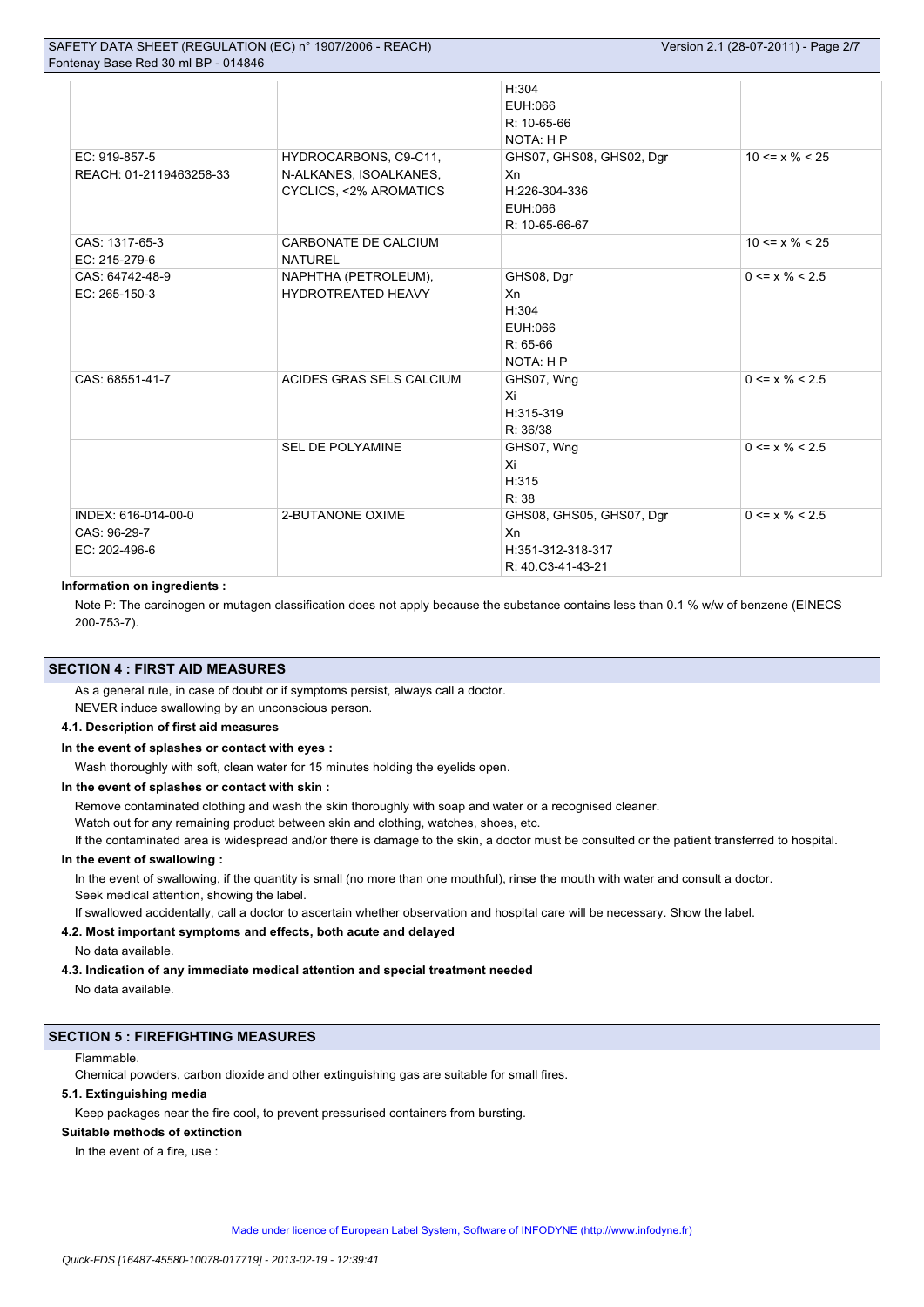## SAFETY DATA SHEET (REGULATION (EC) n° 1907/2006 - REACH) Fontenay Base Red 30 ml BP - 014846

# - sprayed water or water mist

- water with AFFF (Aqueous Film Forming Foam) additive
- halon
- foam
- multipurpose ABC powder
- BC powder
- carbon dioxide (CO2)
- Prevent the effluent of fire-fighting measures from entering drains or waterways.

# **Unsuitable methods of extinction**

In the event of a fire, do not use :

- water jet

# **5.2. Special hazards arising from the substance or mixture**

A fire will often produce a thick black smoke. Exposure to decomposition products may be hazardous to health.

Do not breathe in smoke.

In the event of a fire, the following may be formed :

- carbon monoxide (CO)
- carbon dioxide (CO2)

## **5.3. Advice for firefighters**

Fire-fighting personnel are to be equipped with autonomous insulating breathing apparatus.

## **SECTION 6 : ACCIDENTAL RELEASE MEASURES**

## **6.1. Personal precautions, protective equipment and emergency procedures**

Consult the safety measures listed under headings 7 and 8.

## **For non fire-fighters**

Avoid inhaling the vapors.

If a large quantity has been spilt, evacuate all personnel and only allow intervention by trained operators equipped with safety apparatus.

## **For fire-fighters**

Fire-fighters will be equipped with suitable personal protective equipment (See section 8).

## **6.2. Environmental precautions**

Contain and control the leaks or spills with non-combustible absorbent materials such as sand, earth, vermiculite, diatomaceous earth in drums for waste disposal.

Prevent any material from entering drains or waterways.

## **6.3. Methods and material for containment and cleaning up**

## Clean preferably with a detergent, do not use solvents.

# **6.4. Reference to other sections**

No data available.

# **SECTION 7 : HANDLING AND STORAGE**

Requirements relating to storage premises apply to all facilities where the mixture is handled.

## **7.1. Precautions for safe handling**

Always wash hands after handling.

Remove and wash contaminated clothing before re-using.

Ensure that there is adequate ventilation, especially in confined areas.

## **Fire prevention :**

Handle in well-ventilated areas.

Vapours are heavier than air. They can spread along the ground and form mixtures that are explosive with air.

Prevent the formation of flammable or explosive concentrations in air and avoid vapor concentrations higher than the occupational exposure limits.

Prevent the accumulation of electrostatic charges with connections to earth.

The mixture can become electrostatically charged : always earth during decanting operations. Wear antistatic shoes and clothing and floors should be electrically conductive.

Use the mixture in premises free of naked flames or other sources of ignition and ensure that electrical equipment is suitably protected.

Keep packages tightly closed and away from sources of heat, sparks and naked flames.

Do not use tools which may produce sparks. Do not smoke.

# Prevent access by unauthorised personnel.

# **Recommended equipment and procedures :**

For personal protection, see section 8.

Observe precautions stated on label and also industrial safety regulations.

Avoid inhaling vapors. Carry out any industrial operation which may give rise to this in a sealed apparatus.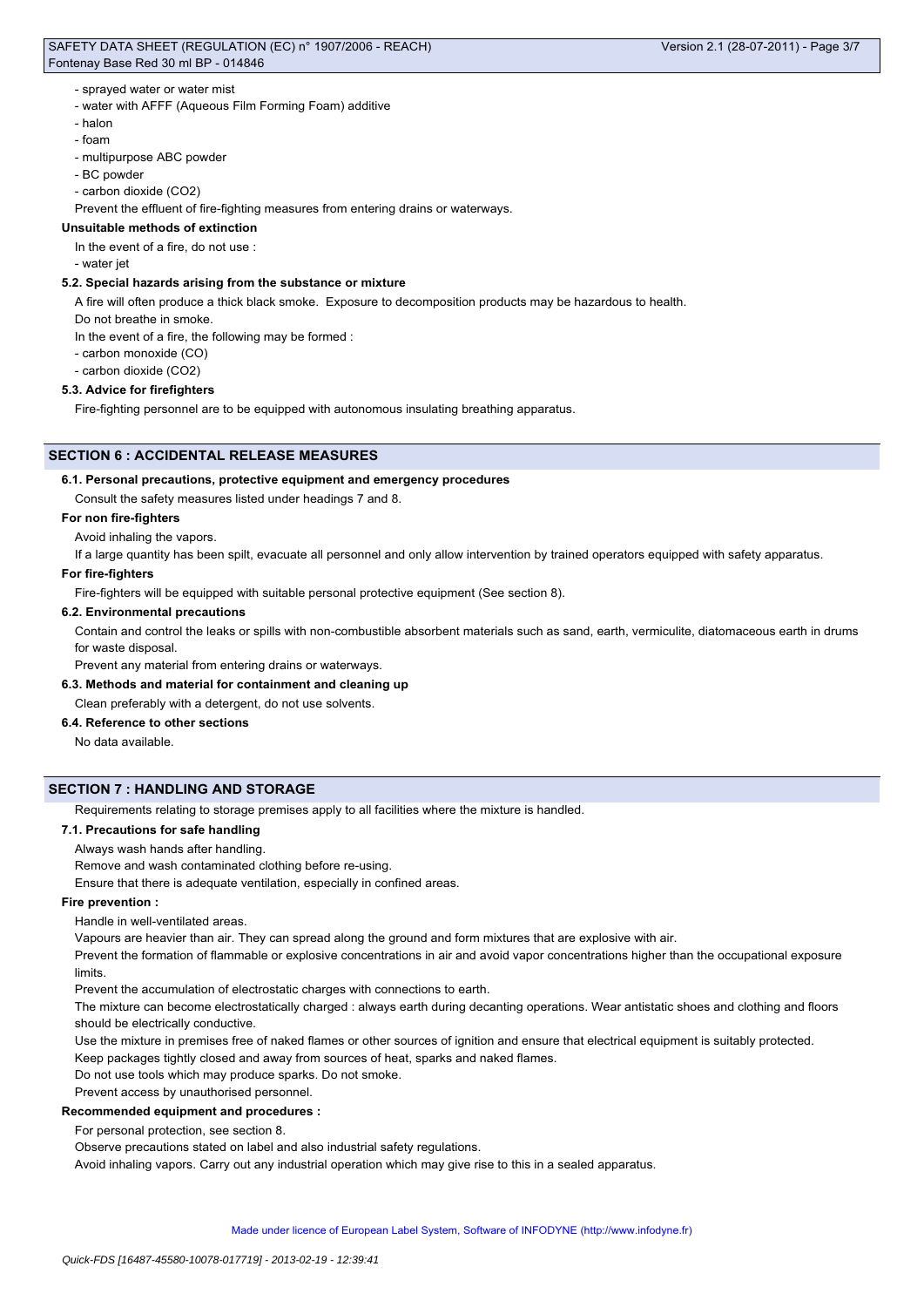Provide vapor extraction at the emission source and also general ventilation of the premises.

Packages which have been opened must be reclosed carefully and stored in an upright position.

# **Prohibited equipment and procedures :**

No smoking, eating or drinking in areas where the mixture is used.

## **7.2. Conditions for safe storage, including any incompatibilities**

## No data available.

## **Storage**

Keep out of reach of children.

Keep the container tightly closed in a dry, well-ventilated place

Keep away from all sources of ignition - do not smoke.

Keep well away from all sources of ignition, heat and direct sunlight

Avoid accumulation of electrostatic charges.

The floor must be impermeable and form a collecting basin so that, in the event of an accidental spillage, the liquid cannot spread beyond this area.

## **Packaging**

Always keep in packaging made of an identical material to the original.

## **7.3. Specific end use(s)**

No data available.

## **SECTION 8 : EXPOSURE CONTROLS/PERSONAL PROTECTION**

#### **8.1. Control parameters**

#### **Occupational exposure limits :**

- France (INRS - ED984 :2008) :

| CAS                | <b>VME</b><br>ppm | VME<br>ma/m | $\sqrt{ }$<br>-nnr | \/I | <b>Notes</b> | TMP No |
|--------------------|-------------------|-------------|--------------------|-----|--------------|--------|
| 1317<br>$7 - 65 -$ |                   | 10          |                    |     |              |        |

### **8.2. Exposure controls**

### **Personal protection measures, such as personal protective equipment**

Use personal protective equipment that is clean and has been properly maintained.

Store personal protective equipment in a clean place, away from the work area.

Never eat, drink or smoke during use. Remove and wash contaminated clothing before re-using. Ensure that there is adequate ventilation,

especially in confined areas.

## **- Eye / face protection**

Avoid contact with eyes.

Use eye protectors designed to protect against liquid splashes

Before handling, wear safety goggles in accordance with standard EN166.

#### **- Hand protection**

Use suitable protective gloves that are resistant to chemical agents in accordance with standard EN374.

Gloves must be selected according to the application and duration of use at the workstation.

Protective gloves need to be selected according to their suitability for the workstation in question : other chemical products that may be handled, necessary physical protections (cutting, pricking, heat protection), level of dexterity required.

Type of gloves recommended :

- Nitrile rubber (butadiene-acrylonitrile copolymer rubber (NBR))
- PVA (Polyvinyl alcohol)

Recommended properties :

- Impervious gloves in accordance with standard EN374

# **- Body protection**

Avoid skin contact.

Wear suitable protective clothing.

Suitable type of protective clothing :

In the event of substantial spatter, wear liquid-tight protective clothing against chemical risks (type 3) in accordance with EN14605 to prevent skin contact.

In the event of a risk of splashing, wear protective clothing against chemical risks (type 6) in accordance with EN13034 to prevent skin contact. Work clothing worn by personnel shall be laundered regularly.

After contact with the product, all parts of the body that have been soiled must be washed.

## **SECTION 9 : PHYSICAL AND CHEMICAL PROPERTIES**

## **9.1. Information on basic physical and chemical properties**

**General information :**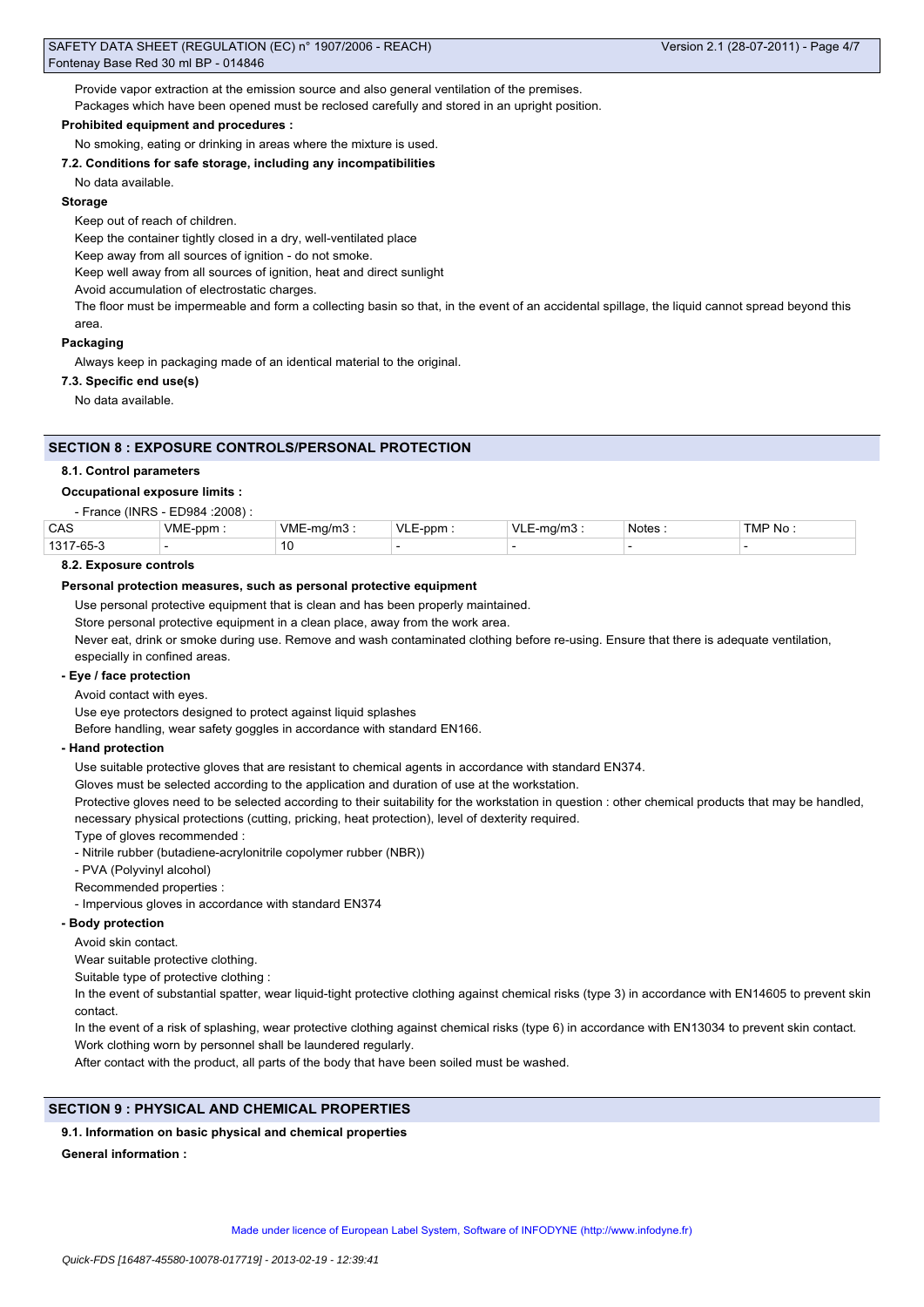# SAFETY DATA SHEET (REGULATION (EC) n° 1907/2006 - REACH) Fontenay Base Red 30 ml BP - 014846

| Physical state:                                        | viscous liquid.                                  |
|--------------------------------------------------------|--------------------------------------------------|
| Important health, safety and environmental information |                                                  |
| $pH$ :                                                 | Not relevant.                                    |
| Flash point interval :                                 | not relevant.                                    |
| Flash point interval:                                  | $21^{\circ}$ C <= Flash point <= 55 $^{\circ}$ C |
| Vapour pressure :                                      | Below 110 kPa (1.10 bar).                        |
| Density:                                               | 1.15-1.25                                        |
| Water solubility:                                      | Insoluble.                                       |

## **9.2. Other information**

No data available.

# **SECTION 10 : STABILITY AND REACTIVITY**

#### **10.1. Reactivity**

No data available.

#### **10.2. Chemical stability**

This mixture is stable under the recommended handling and storage conditions in section 7.

### **10.3. Possibility of hazardous reactions**

When exposed to high temperatures, the mixture can release hazardous decomposition products, such as carbon monoxide and dioxide, fumes and nitrogen oxide.

#### **10.4. Conditions to avoid**

Any apparatus likely to produce a flame or to have a metallic surface at high temperature (burners, electric arcs, furnaces etc.) must not be allowed on the premises.

Avoid :

- accumulation of electrostatic charges.
- heating
- heat
- flames and hot surfaces

### **10.5. Incompatible materials**

## **10.6. Hazardous decomposition products**

The thermal decomposition may release/form :

- carbon monoxide (CO)

- carbon dioxide (CO2)

# **SECTION 11 : TOXICOLOGICAL INFORMATION**

#### **11.1. Information on toxicological effects**

Exposure to vapours from solvents in the mixture in excess of the stated occupational exposure limit may result in adverse health effects such as mucous membrane and respiratory system irritation and adverse effects on kidney, liver and central nervous system. Symptoms produced will include headaches, numbness, dizziness, fatigue, muscular asthenia and, in extreme cases, loss of consciousness. Repeated or prolonged contact with the mixture may cause removal of natural oil from the skin resulting in non-allergic contact dermatitis and absorption through the skin.

Splashes in the eyes may cause irritation and reversible damage

#### **11.1.1. Substances**

No toxicological data available for the substances.

## **11.1.2. Mixture**

No toxicological data available for the mixture.

# **Respiratory or skin sensitisation :**

Contains at least one sensitising substance. May cause an allergic reaction.

### **SECTION 12 : ECOLOGICAL INFORMATION**

# **12.1. Toxicity**

# **12.1.1. Substances**

No aquatic toxicity data available for the substances.

# **12.1.2. Mixtures**

No aquatic toxicity data available for the mixture.

# **12.2. Persistence and degradability**

No data available.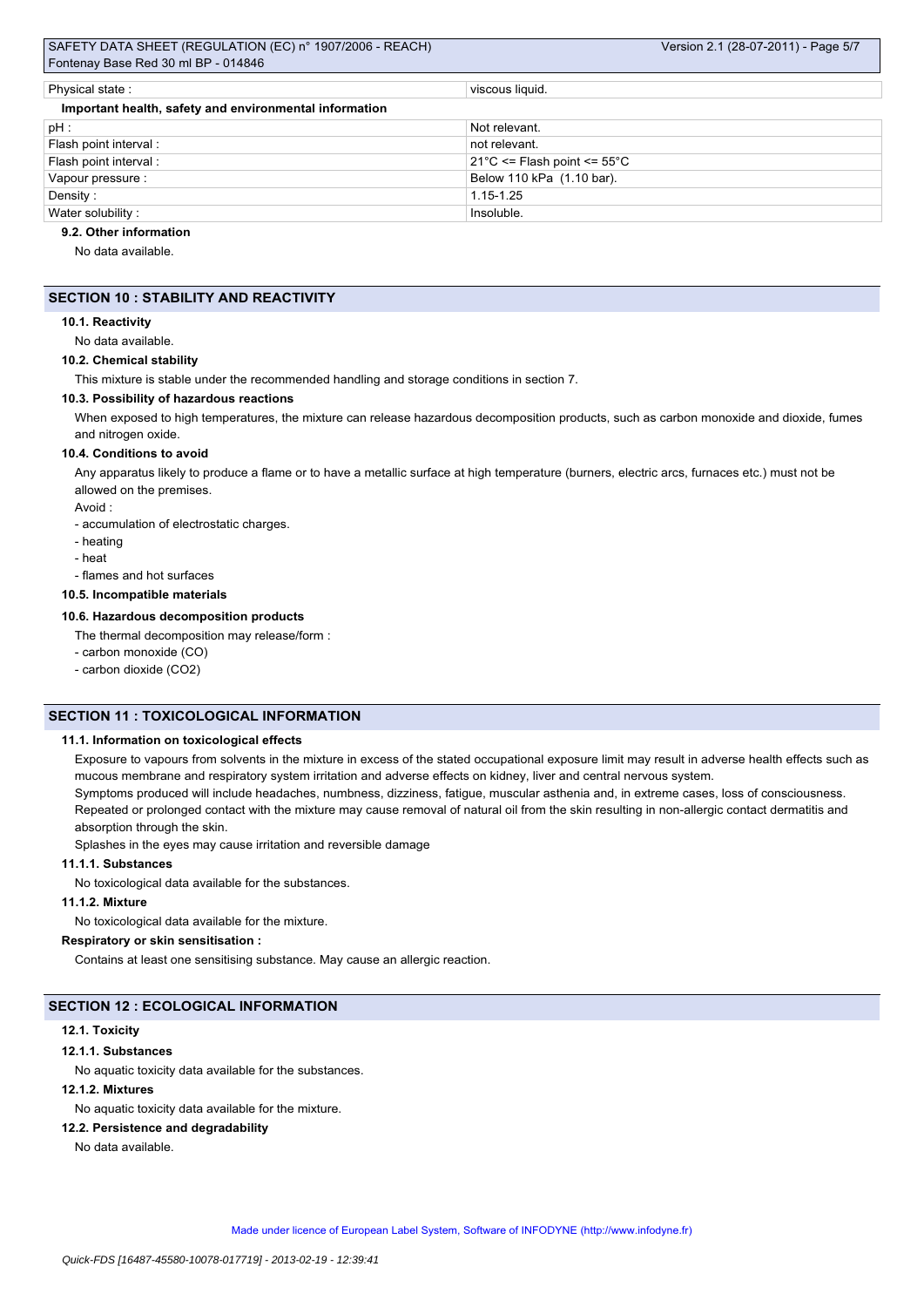## **12.3. Bioaccumulative potential**

No data available.

**12.4. Mobility in soil**

No data available.

#### **12.5. Results of PBT and vPvB assessment**

No data available.

#### **12.6. Other adverse effects**

No data available.

# **SECTION 13 : DISPOSAL CONSIDERATIONS**

Proper waste management of the mixture and/or its container must be determined in accordance with Directive 2008/98/EC.

#### **13.1. Waste treatment methods**

Do not pour into drains or waterways.

#### **Waste :**

Waste management is carried out without endangering human health, without harming the environment and, in particular without risk to water, air, soil, plants or animals.

Recycle or dispose of waste in compliance with current legislation, preferably via a certified collector or company.

Do not contaminate the ground or water with waste, do not dispose of waste into the environment.

#### **Soiled packaging :**

Empty container completely. Keep label(s) on container.

Give to a certified disposal contractor.

# **SECTION 14 : TRANSPORT INFORMATION**

Transport product in compliance with provisions of the ADR for road, RID for rail, IMDG for sea and ICAO/IATA for air transport (ADR 2011 -IMDG 2010 - ICAO/IATA 2011).

- Classification :

UN1263=PAINT (including paint, lacquer, enamel, stain, shellac, varnish, polish, liquid filler and liquid lacquer base) or PAINT RELATED MATERIAL (including paint thinning and reducing compound)

| ADR/RID     | Class                                          | Code           | Pack gr. | Label    | Ident.          | LQ             | Provis.                  | EQ             | Cat.           | Tunnel |
|-------------|------------------------------------------------|----------------|----------|----------|-----------------|----------------|--------------------------|----------------|----------------|--------|
|             | 3                                              | F <sub>1</sub> | Ш        | 3        | 30              | 5L             | 163 640EE                | E <sub>1</sub> | 3              | D/E    |
|             |                                                |                |          |          |                 |                | 650                      |                |                |        |
|             | *Not subject to this regulation if $Q < 450$ . |                |          |          |                 |                |                          |                |                |        |
| <b>IMDG</b> | Class                                          | 2°Label        | Pack gr. | LQ       | <b>EMS</b>      | Provis.        | EQ                       |                |                |        |
|             | 3                                              |                | Ш        | 5L       | $F-E.S-E$       | 163 223<br>955 | E <sub>1</sub>           |                |                |        |
|             | *Not subject to this regulation if $Q < 30I$   |                |          |          |                 |                |                          |                |                |        |
| <b>IATA</b> | Class                                          | 2°Label        | Pack gr. | Passager | Passager        | Cargo          | Cargo                    | note           | EQ             |        |
|             | 3                                              |                | Ш        | 355      | 60 L            | 366            | 220 L                    | A3 A72         | E <sub>1</sub> |        |
|             | 3                                              |                | III      | Y344     | 10 <sub>L</sub> |                | $\overline{\phantom{0}}$ | A3 A72         | E1             |        |

## **SECTION 15 : REGULATORY INFORMATION**

**15.1. Safety, health and environmental regulations/legislation specific for the substance or mixture**

**- Particular provisions :**

No data available.

## **15.2. Chemical safety assessment**

No data available.

## **SECTION 16 : OTHER INFORMATION**

Since the user's working conditions are not known by us, the information supplied on this safety data sheet is based on our current level of knowledge and on national and community regulations.

The mixture must not be used for other uses than those specified in section 1 without having first obtained written handling instructions. It is at all times the responsibility of the user to take all necessary measures to comply with legal requirements and local regulations. The information in this safety data sheet must be regarded as a description of the safety requirements relating to the mixture and not as a guarantee of the properties thereof.

## **Title for H, EUH and R indications mentioned in section 3 :**

| H226             | e liquid and vapour.<br><b>Flammable</b>           |
|------------------|----------------------------------------------------|
| H <sub>304</sub> | ∀ be fatal if swallowed and enters airwavs.<br>Mav |